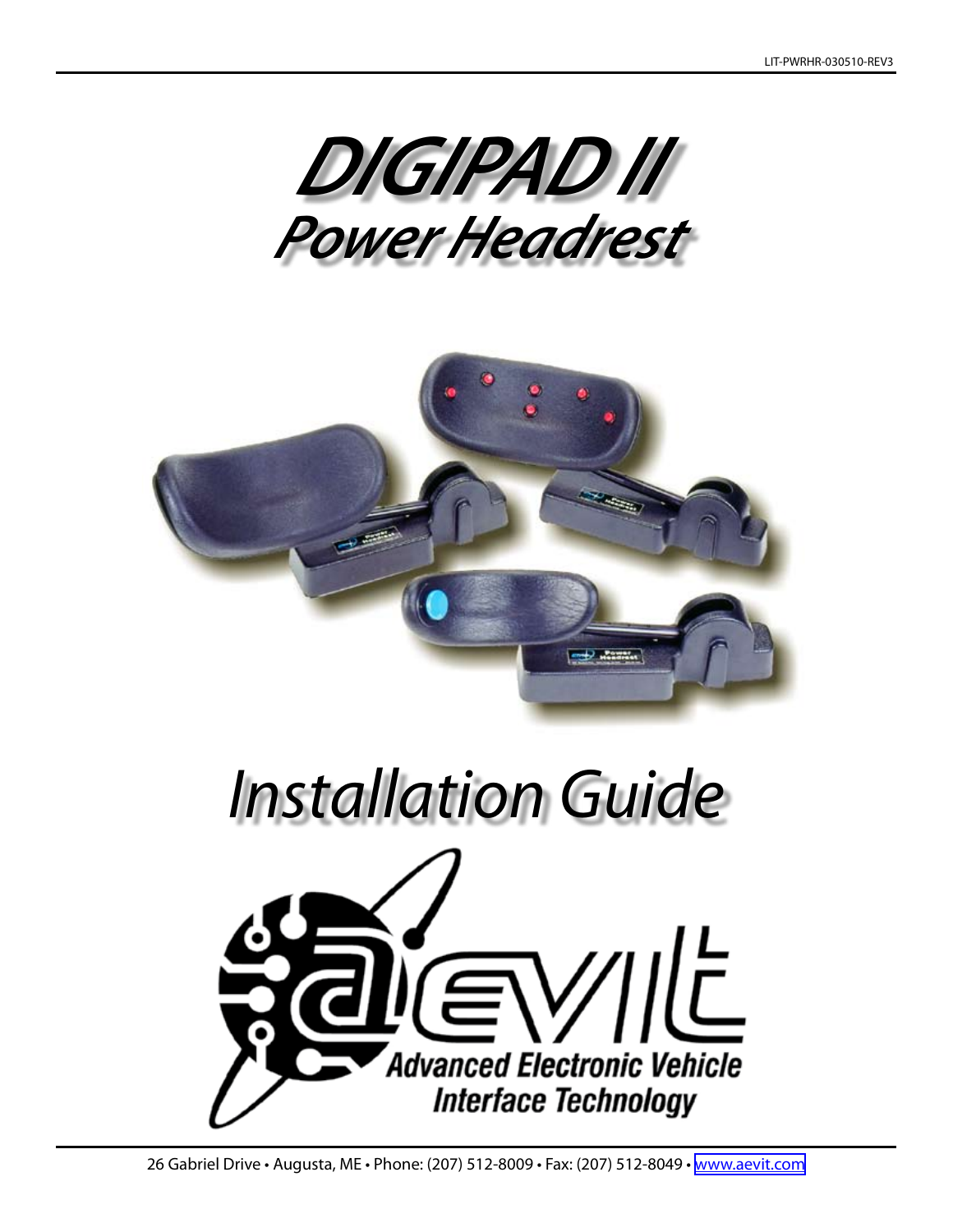### **Power Headrest Packing List**



Power Headrest Actuator



Accessory Kit Fab-Lok (4) Setscrew (7) 5/64 Allen Wrench



Installation Manual Owner's Manual

Power Headrest-0 **Power Headrest-1** Power Headrest-6





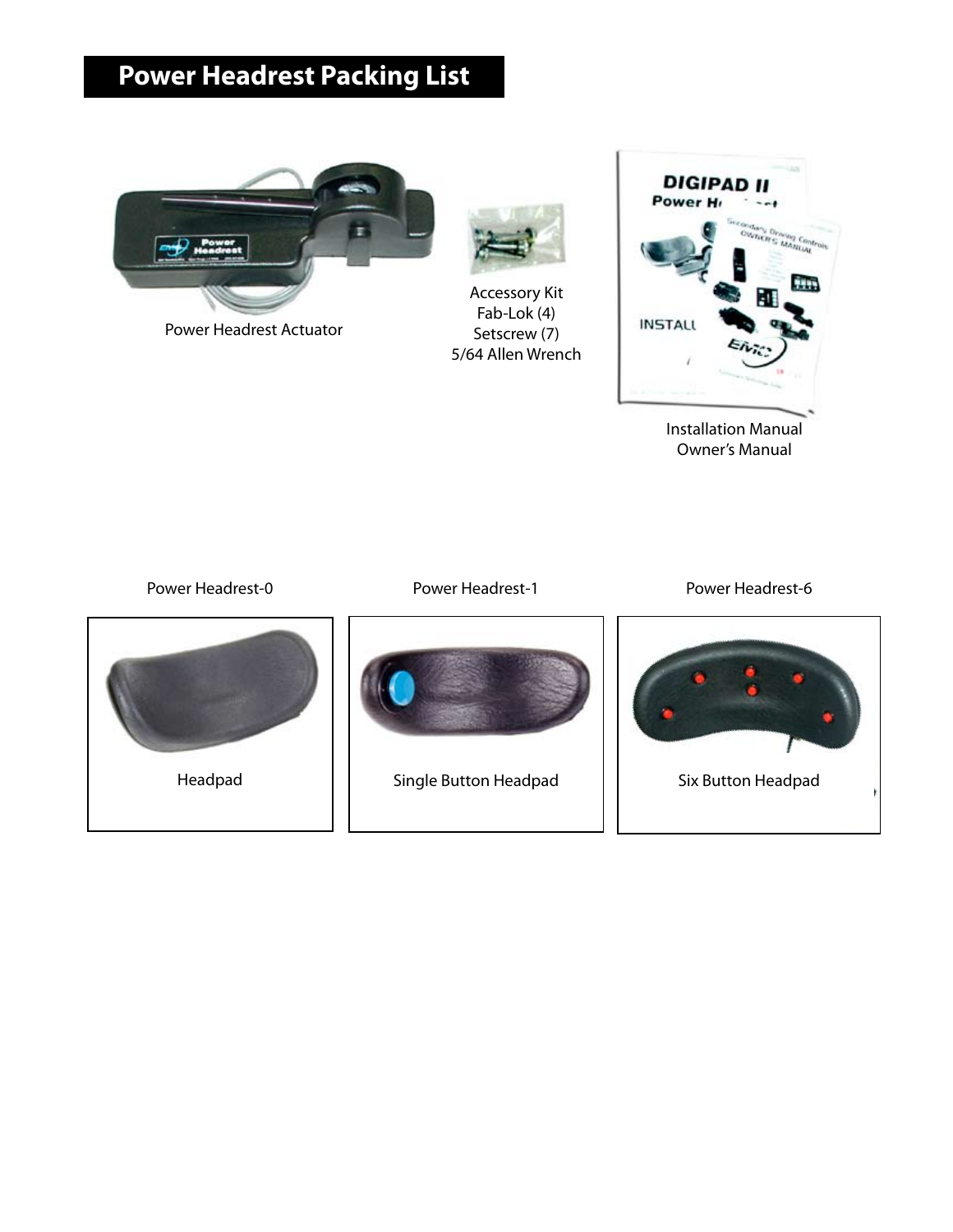## **Overview**

The EMC line of Power headrests gives individuals head support along with a variety of switching options when the OEM headrest is removed. EMC offers three (3) types of headrests. The six-button power headrest allows the driver to access up to six (6) different, low-effort switches positioned on the headrest. This is typically used in conjunction with EMC's two (2) button control modules to activate functions such as turn signals, horn, dimmer, wiper low, wiper wash, cruise on, cruise set or any number of auxiliary operations. The single-button power headrest has one (1) switch mounted to the side and is typically used to access either Digitone or Digivoice. The third power headrest option has no switching capability, and is used simply to provide support and comfort to the driver.

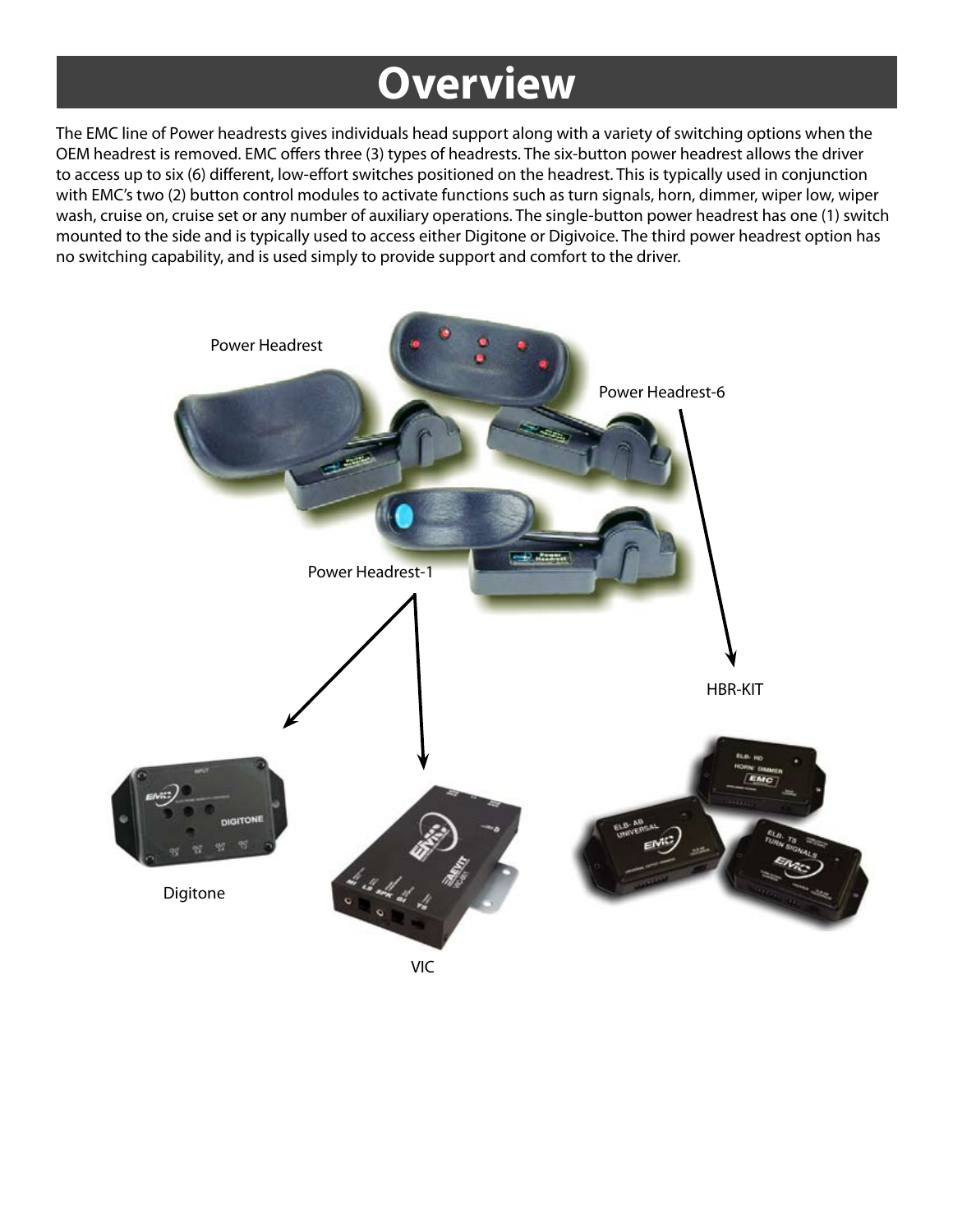# **Installation**

### **Preparing the Vehicle**

Begin by fitting the driver to the driving compartment which includes installing all tiedown restraint systems. When complete, remove all plastic or metal mouldings around the upper door opening and rearward of the "B" pillar on the side wall header panel. You may have to remove the shoulder strap retaining bolt in order to remove the molding. Do Not mount the Power Headrest Base on top of mouldings for any reason!

### **Power Base Fitting & Mounting**

When installing the Power Base Unit, position it such that it is behind the driver's head and does not interfere with the seat belt system. Remove the ABS plastic protective cover from the Power Base by removing the #8-32 machine screw as depicted in the diagrams. Once the position is determined, temporarily screw the unit to the header panel with two (2) self-tapping screws. Drill the remaining two (2) mounting hole positions through the header panel using a 5/16" drill. Insert the expanding bolts provided. While holding the bolt with a 5/8" box wrench, tighten the 5/16" bolt head while applying inward pressure against the wall header panel until tight. Remove the temporary self-tapping screws and drill and replace with expanding bolts. All four (4) expanding bolts need to be used when mounting the Power Base to the vehicle!! Replace the protective ABS plastic cover over the Power Base unit and secure with the #8-32 machine screw.

Always remove the plastic header panel molding and mount the Power Base directly to the header sheet metal. NEVER mount the Power Base to plastic moldings or use self-tapping screws.



### **Headrest Fitting & Mounting**

The Power Base contains a 1-piece Adjustment Arm that receives the ball shaft of the molded headrest pad. The length of the ball shaft is such that it allows for linear and rotational adjustment to fit most drivers. Make certain that all six (6) setscrews lock against the shaft to prevent unwanted movement.

This headrest rotates 90 degrees but requires no lubrication. When installing the pad on a Power Headrest-1 or -6, make sure that the telco cable does not interfere with the rotational motion of the adjustment arm.

To install the headrest, slide the Headrest stainless steel Ball Shaft into the adjustment arm receiver of the Power Base and tighten the six (6) setscrews to lock in position. Rotate the Headrest pad to the desired angle and securely tighten the three (3) socket head attachment bolts to lock into position. Do not remove the molded plastic shell on the back of the Headrest Pad! Once final positioning is determined, go back and check all setscrews and securement bolts for tightness. This unit will only perform well if installed properly. Make sure there is no binding!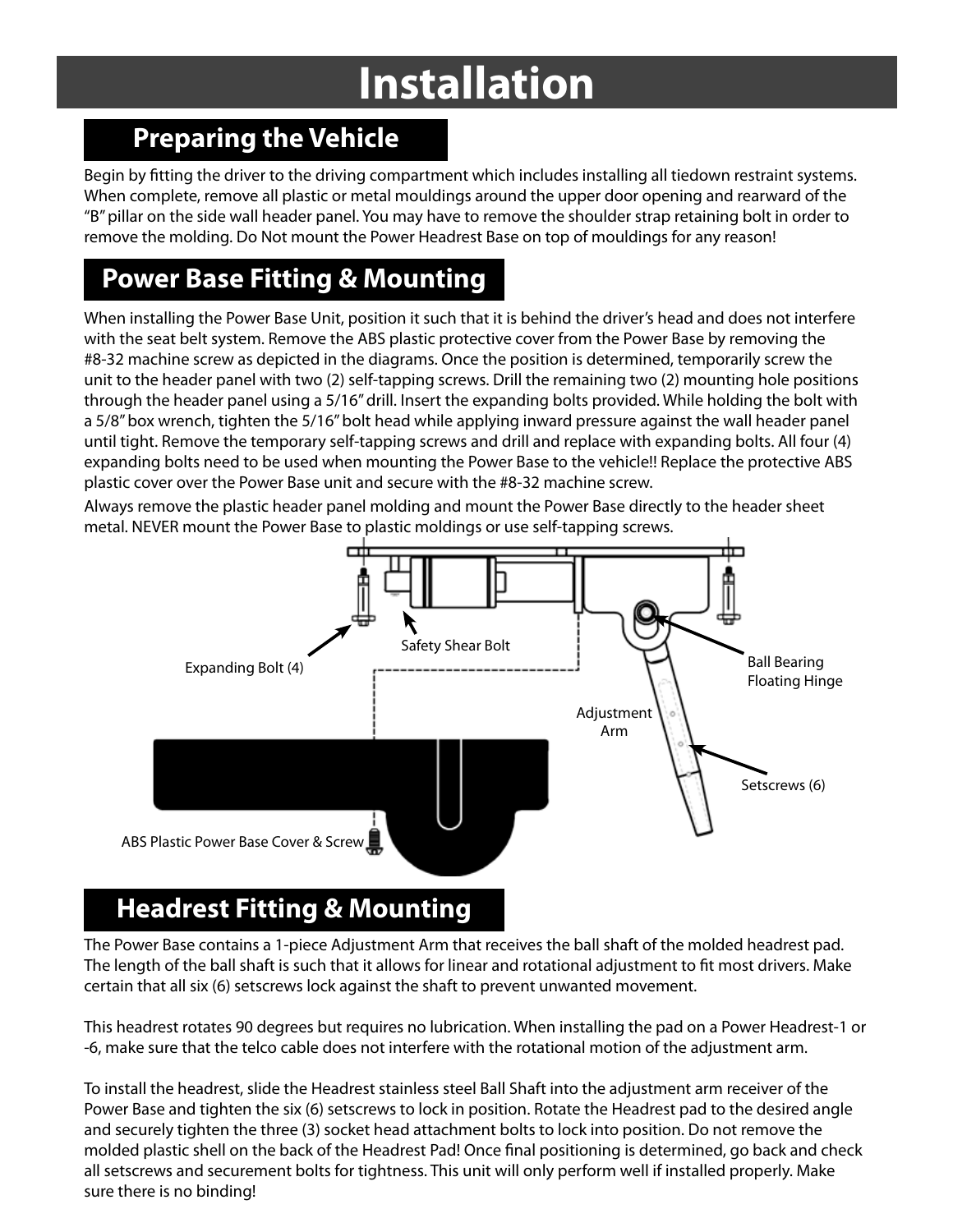### **Power Base Electrical Wiring**

The actuator is a DPDT (polarity reversing) type and will require that it be connected to a DPDT circuit or to a DPDT toggle switch which will reverse the polarity to the Power Base actuator. If a toggle switch is used, locate it in a place that will not be accidentally activated while driving.

If you use this unit in conjunction with a Digipad II Gold Series or Econo Series, the Power Headrest can be operated from one (1) of the auxiliary function. Refer to the auxiliary wiring section of your Digipad II console installation manual for details.



# **Operation**

### **Power Headrest-1**

The Power Headrest-1 comes with a six (6) conductor telco plug. The telco plug is used to access Digivoice or a Stand-alone Digitone system.

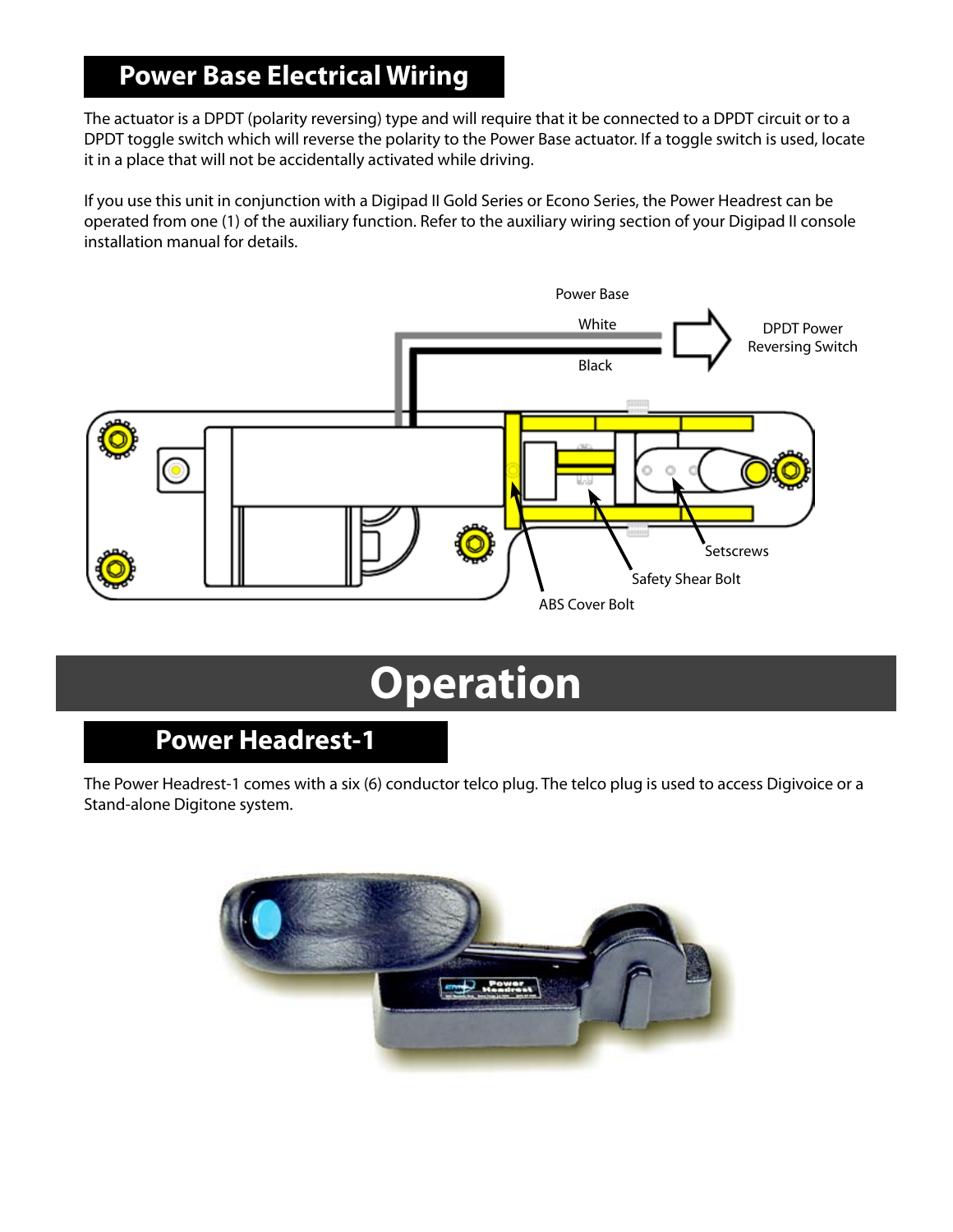### **Power Headrest-6**

Before you wire the headrest, first follow the instructions included with the ELB Control Modules to install the harnesses directly to the vehicle. Then, simply plug the telco cables from the Power Headrest into the appropriate ELB Control Module. The switches on the Power Headrest-6 are not labeled, therefore, you can connect to any control module. This allows some flexibility as to which switches will activate each function.

If the Power Headrest-6 is being installed in conjunction with the Digipad-II Econo Series console it can be used to remotely operate the Wipers and Cruise functions without the need for a ELB Control Module. All you need to do is connect the telco cable from the Power Headrest into the Econo Series WC port on the CPU. Now the Function A & B buttons will operate all of the Wipers and Cruise functions.



#### **Power Headrest-6 Operation**

The diagram shows which secondary control will be activated when the switch is depressed with your head. A gentle touch is all that is required to operate the low-effort, momentary switches.